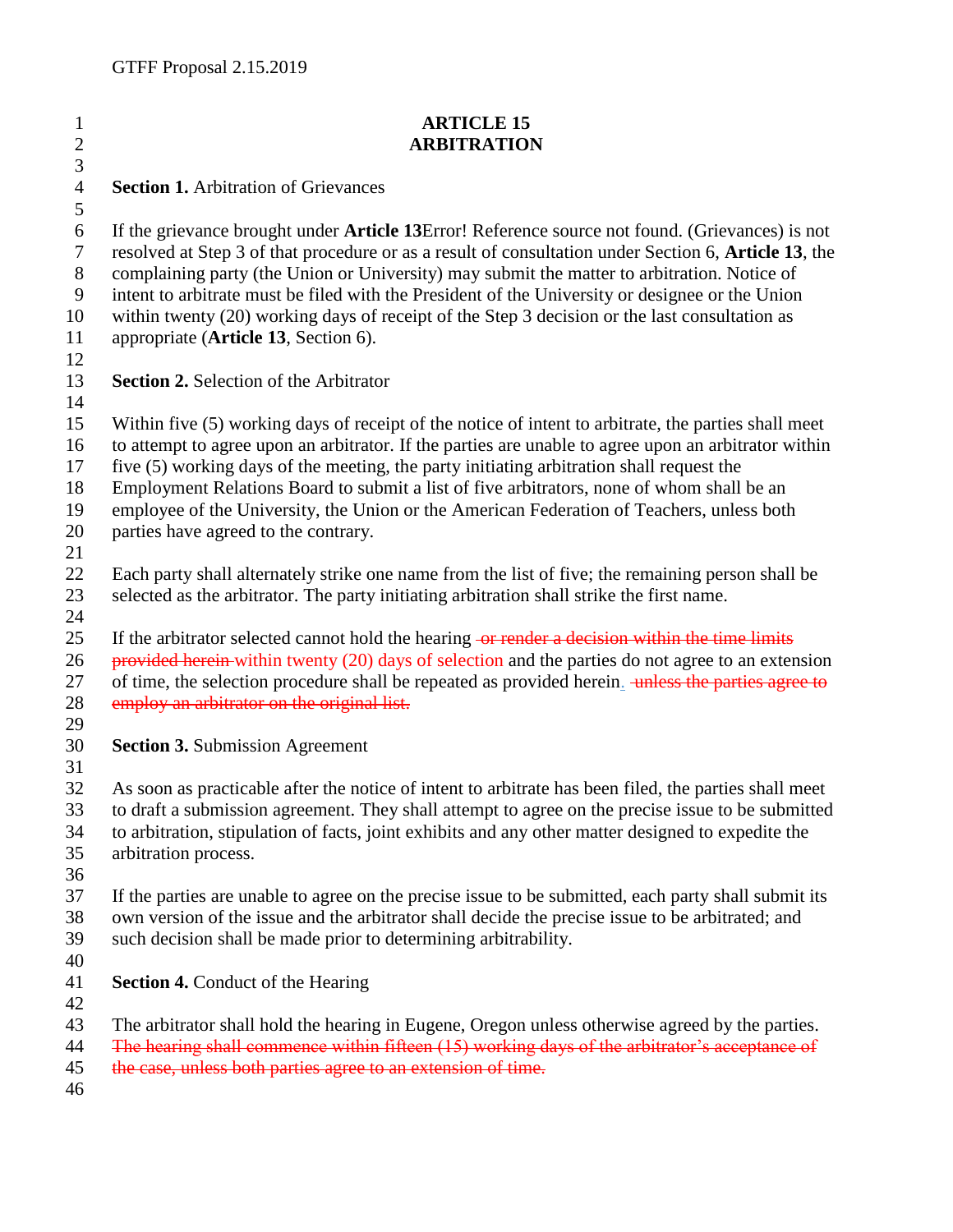If the arbitrator or either party requests that post-hearing briefs be submitted, the arbitrator shall

 establish a date for the submission of such briefs and the hearing will be deemed to have been closed as of such date.

**Section 5.** Arbitrability

 In any proceeding under this Article for which there is a submission agreement, the first matter to be decided is the arbitrator's jurisdiction to act. In the absence of a submission agreement, the arbitrator shall first decide the issue to be arbitrated as provided in Section 3 of this Article; then the arbitrator's jurisdiction shall be decided. If arbitrability is in dispute between the parties, the arbitrator shall hear the parties on the question before announcing the decision on arbitrability.

 Upon concluding that the arbitrator has no power to act, the arbitrator shall not hear the matter nor make any decision or recommendation regarding the merits of the matter.

- 
- **Section 6.** Authority of the Arbitrator

 The arbitrator shall not add to, subtract from, modify or alter the terms or provisions of this Agreement. The arbitrator shall refrain from issuing any statement or opinion or conclusions not essential to the determination of the issue submitted.

 The arbitrator shall have no authority to hear or decide issues or grievances which relate to allegations of discrimination on the basis prohibited by state or federal law, regulation or rule, except that concerning union activity.

The arbitrator shall have no authority to hear or decide any issue or grievance relating to any

academic decision or judgment concerning the member as a student. The arbitrator may,

however, hear the arguments that an academic decision was arbitrary and capricious,

discriminatory (except as excluded in this Agreement), or based on false information, or

otherwise contrary to the terms of this Agreement. Upon such finding, the arbitrator shall direct

the University to reconsider the matter in accordance with its graduate student academic

grievance procedure and the arbitrator shall maintain jurisdiction over the case until the

University's review is completed.

If discharge of a GE results from the academic decision that satisfactory progress toward a

degree is not being maintained, as provided in **Article 16**Error! Reference source not found.

(Discipline and Discharge), Section 4, the arbitrator may hear an appeal of a grievance that the

GE was not afforded review of the academic decision to which entitled under current graduate

student academic grievance procedures. Upon such finding, the arbitrator shall instruct the

University to reconsider the matter in accordance with relevant procedures and shall maintain

87 jurisdiction over the case until the University's review is completed. If the review results in a

determination that satisfactory progress has been made, the arbitrator may order reinstatement

and/or restitution subject to the limitations in this Article.

The arbitrator shall have no authority to reinstate as a GE a person who is no longer a student, or

who is not qualified to retain an appointment as a GE for academic reasons. The arbitrator's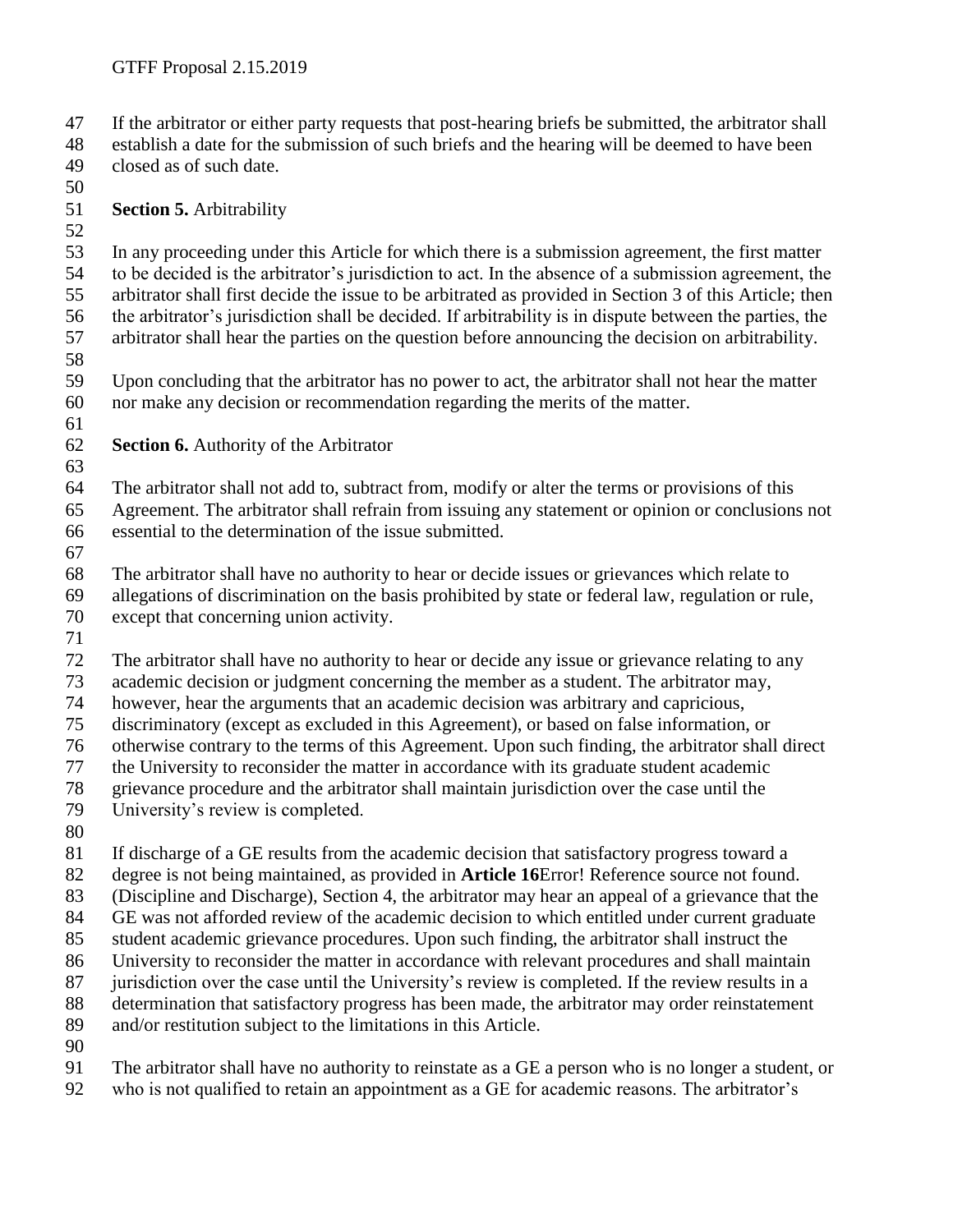award may include back pay, but the time period and amount thereof shall not exceed the amount and time of the unfulfilled appointment. The arbitrator shall have no authority either to award reinstatement of an appointment for a period beyond the expiration date or to exceed the terms and conditions of the original appointment. The arbitrator shall have no authority to make a decision which is contrary to the academic policies and academic regulations of the University. The arbitrator shall have no authority to make any decision limiting or interfering in any way with the powers, duties and responsibilities of the University which have not been limited by this Agreement. **Section 7.** Arbitrator's Decision The arbitrator derives authority wholly and exclusively from this Agreement. The decision of the arbitrator shall be final and binding upon the parties as to the issues submitted, provided that either party may appeal the decision on the basis of repugnance to law, jurisdiction or that the arbitrator exceeded authority granted by this Agreement. 112 The decision of the arbitrator shall be issued within thirty (30) calendar days of the close of the 113 hearing unless the parties have agreed to additional time. The decision of the arbitrator shall be in writing and shall set forth findings of fact, reasoning and 116 conclusions on the issues submitted. **Section 8.** Costs All fees and expenses of the arbitrator shall be paid by the party not prevailing in the matter. Each party shall bear the cost of preparing and presenting its own case. Expenses of witnesses, if any, shall be borne by the party calling the witness. The costs of any transcripts of the hearing required by the arbitrator shall be divided equally between the parties and each party will be furnished a copy thereof. If either party wishes a transcript of the hearing, it may have one made at its own expense, but shall provide the arbitrator and the other party a copy at no charge. **Section 9.** Miscellaneous Provisions Except as modified by the provisions of this Agreement, arbitration proceedings shall be conducted in accordance with the rules of the Oregon Employment Relations Board. The compensation of any GE called as a witness and/or one GE serving as the Union representative in an arbitration hearing shall not be reduced for the period of time required to give testimony at the hearing, or in the case of the Union representative, to represent the Union at the hearing.